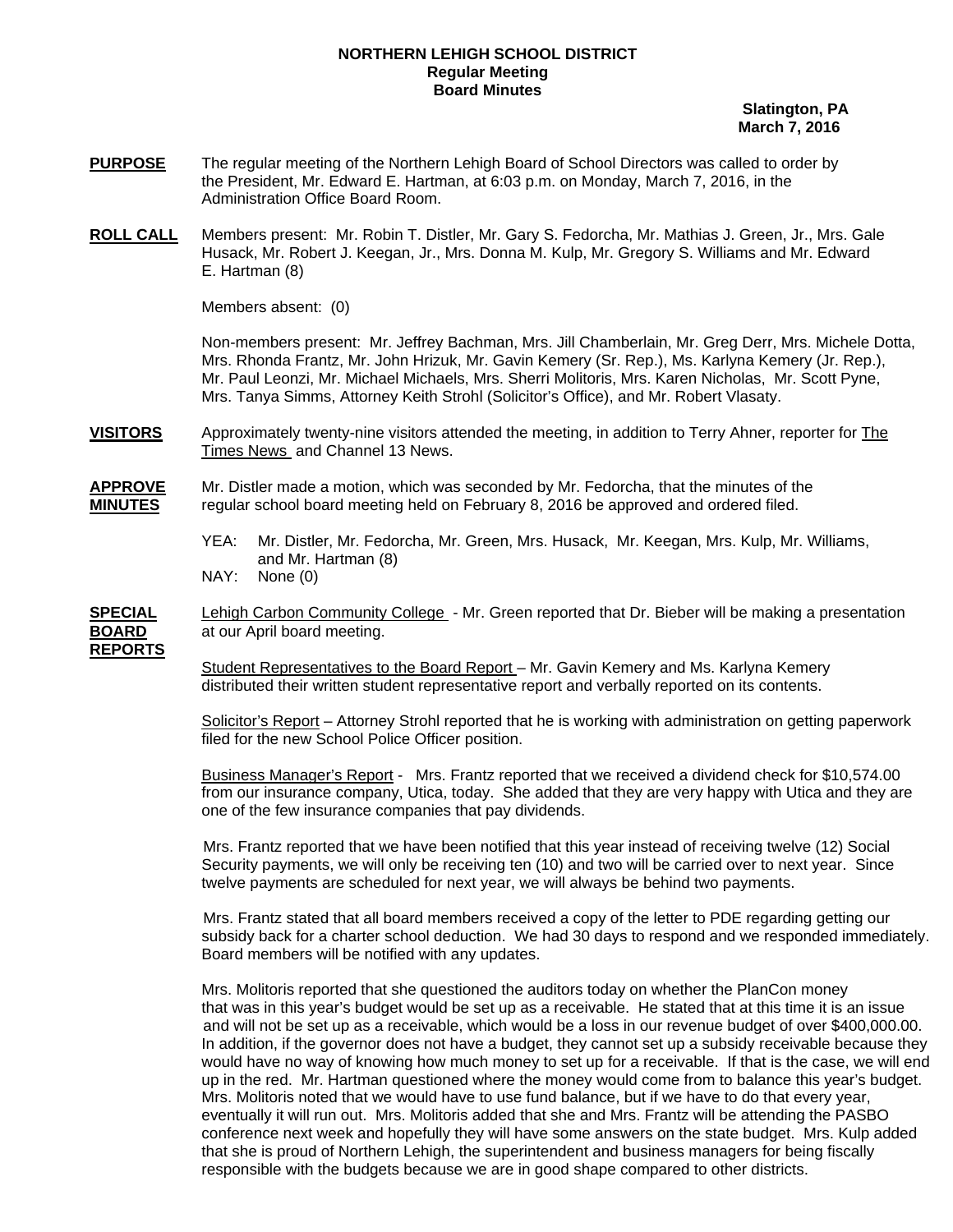**SPECIAL** Federal and Other Programs Update - Mrs. Nicholas congratulated Mr. Bennett and the 8<sup>th</sup> grade team **BOARD** for winning the "Outstanding Videography" award in the What's So Cool About Manufacturing competition. **REPORTS** The contest was created to generate excitement and draw students towards manufacturing careers, **(cont.)** which by the year 2020 will be in great demand. Superintendent's Report - Mr. Michaels announced the winners of the Math24 competition: Stephen

Thomason, Alivia Obenski (silver, gold medalist), Brittany Diehl (silver medalist), Cadence Peters (silver medalist), Madelynn Mack (silver medalist) and Lily Wannamaker (bronze medalist). Mr. Michaels introduced Mrs. Gail Lafferty who stated that she accompanied five fifth grade girls and one fourth grade boy to the regional Math24 competition at the IU on February 19, 2016. The team finished with six medals and Alivia Obenski, who finished second overall, will be competing at the state competition on June 15, 2016. On March 22, 2016, the sixth, seventh and eighth grade students will compete and Mr. Gregory Williams' daughter will be participating in that competition.

Mr. Michaels announced that graduation is set for June 10, 2016.

 Mr. Michaels stated that it is very stressful trying to do a budget when it has been 215 days without a State budget. We are still waiting for \$3.9 million in basic ed subsidy, \$420,000 in PlanCon, plus the two social security payments. We received the grant for the School Police Officer, but due to the State's funding issues, we do not have a full year to spend it. We are working on staffing and budgeting concerns for next year. Budgeting is very difficult and the governor and legislature forget that this isn't about school districts, it's about the students, they fuel the school districts. He added that he felt we are a pawn in their game and it is time they all act like mature adults and pass a budget. Mr. Hartman told Mr. Michaels that we all agree.

 Mr. Hartman reported that an executive session was held prior to tonight's meeting to discuss legal and personnel issues.

- **PERSONNEL** Mr. Fedorcha made a motion, which was seconded by Mr. Keegan, that the Board of Education approves the following personnel items:
- Resignation/ Accept the retirement resignation of Judith DeBias from her position as High School Special<br>Retirements Education Learning Support Aide effective at the end of the 2015-2016 school vear. Mrs. Education Learning Support Aide effective at the end of the 2015-2016 school year. Mrs. DeBias
- J. DeBias will begin her retirement from the Northern Lehigh School District after 9 years of service.
- S. Bowser Accept the retirement resignation of Susan Bowser from her position as Middle School Family and Consumer Science Teacher effective at the end of the 2015-2016 school year. Mrs. Bowser will begin her retirement from the Northern Lehigh School District after 26 years of service.

| Appointment<br>Instructional | Jennifer Balliet<br>Assignment: | <b>Temporary Vacancy Replacement</b><br>Slatington Elementary School 5 <sup>th</sup> Grade Teacher replacing an employee on<br>Family medical leave. |
|------------------------------|---------------------------------|------------------------------------------------------------------------------------------------------------------------------------------------------|
|                              | Salary:                         | Substitute Teacher Rate Days 1-30; Day 31 and beyond \$46,200<br>prorated (Step 1 Bachelors on the 2015-2016 CBA Salary Schedule)                    |
|                              | Effective:                      | March 1, 2016                                                                                                                                        |
|                              | <b>Termination Date:</b>        | Upon return of Full Time Teacher                                                                                                                     |
|                              | Thomas Battista<br>Assignment:  | <b>Temporary Vacancy Replacement</b><br>High School Chemistry Teacher replacing an employee on family medical<br>leave.                              |
|                              | Salary:                         | Substitute Teacher Rate Days 1-30; Day 31 and<br>beyond<br>\$46,200 prorated (Step 1 Bachelors on the 2015-2016 CBA Salary<br>Schedule)              |
|                              | Effective:                      | January 29, 2016                                                                                                                                     |
|                              | Termination Date:               | Upon Return of Full Time Teacher                                                                                                                     |
| Appointment                  | Frank Gnas*                     |                                                                                                                                                      |
| Non-Instruct-                | Assignment:                     | <b>School Police Officer</b>                                                                                                                         |

ional Salary: \$40,000.00 (prorated for the 2015-2016 school year) 190 days plus additional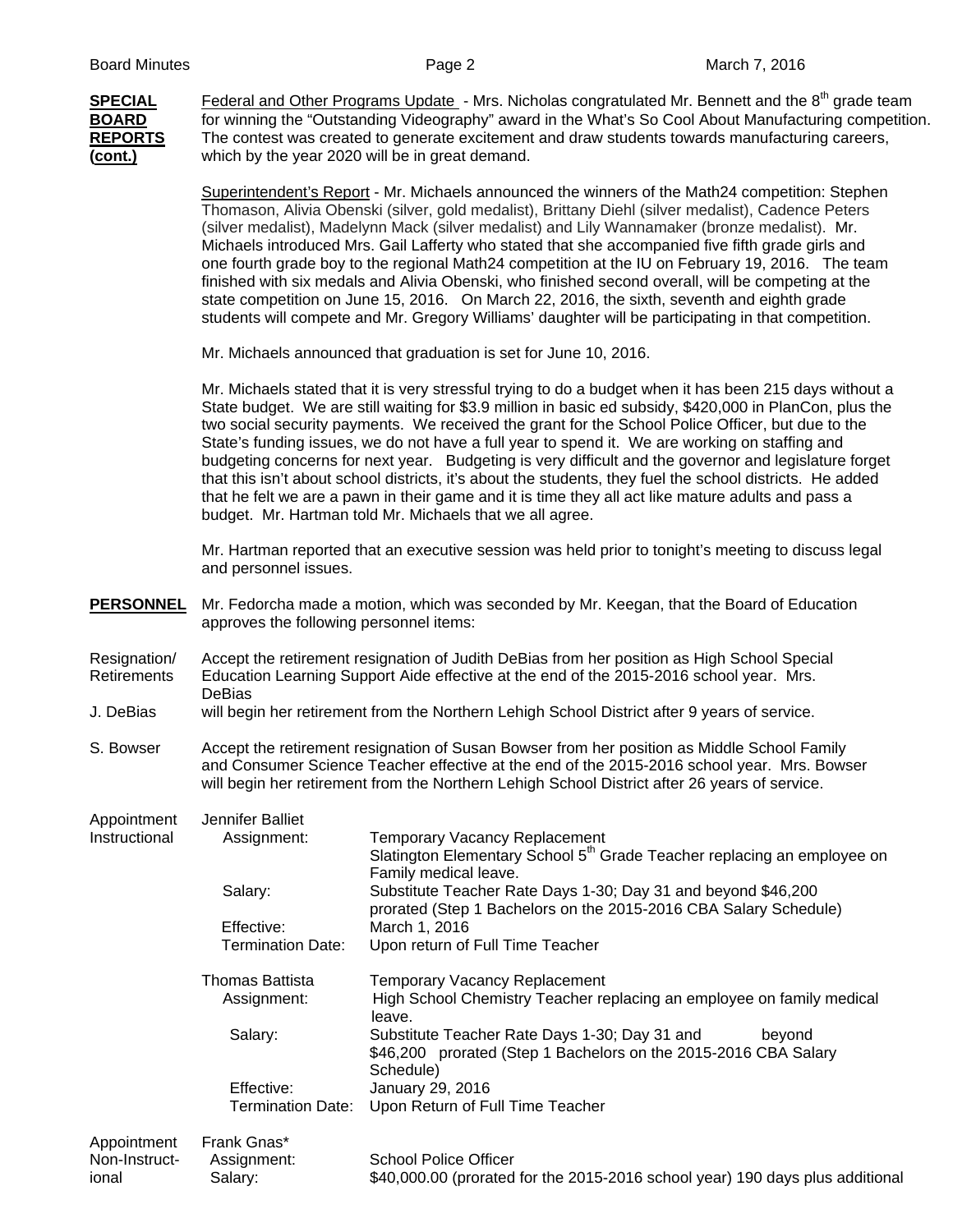|                                                           | Effective:<br>*Pending Verification of Missing Personnel File Items                                                                                                                                                                                                                   | days for training, as needed<br>March 8, 2016                                                                                                                                         |  |  |  |
|-----------------------------------------------------------|---------------------------------------------------------------------------------------------------------------------------------------------------------------------------------------------------------------------------------------------------------------------------------------|---------------------------------------------------------------------------------------------------------------------------------------------------------------------------------------|--|--|--|
| <b>PERSONNEL</b><br>(cont.)                               |                                                                                                                                                                                                                                                                                       |                                                                                                                                                                                       |  |  |  |
| Co-Curricular<br>Change of<br><b>Status</b>               |                                                                                                                                                                                                                                                                                       | Approve the motion to change the status of Michael Strohl, Assistant Football coach from shared<br>stipend of \$2,372.00 to full stipend of \$4,744.00 for the 2016-2017 school year. |  |  |  |
| Co-Curricular<br>Volunteers<br>2015-2016                  | Tamara Stubits*                                                                                                                                                                                                                                                                       | <b>Assistant Softball Coach</b>                                                                                                                                                       |  |  |  |
| Unpaid<br>Leave<br>unpaid                                 | Approve the request of employee #6792 to take an unpaid leave of absence beginning on or<br>about May 4, 2016 for the birth of her second child. Employee is requesting to use accumulated<br>sick and personal days. Upon exhaustion of sick and personal days, she is requesting an |                                                                                                                                                                                       |  |  |  |
|                                                           | leave of absence. Employee plans to return to her current position upon release from her<br>attending physician.                                                                                                                                                                      |                                                                                                                                                                                       |  |  |  |
| Substitute-<br>Instructional                              | Approve the following substitute teacher for the 2015-2016 school year at the 2015-2016<br>substitute teacher rates as approved at the October 12, 2015 board meeting.                                                                                                                |                                                                                                                                                                                       |  |  |  |
|                                                           | Michele Custer - Elementary                                                                                                                                                                                                                                                           |                                                                                                                                                                                       |  |  |  |
|                                                           | YEA:<br>and Mr. Hartman (8)<br>NAY:<br>None (0)                                                                                                                                                                                                                                       | Mr. Distler, Mr. Fedorcha, Mr. Green, Mrs. Husack, Mr. Keegan, Mrs. Kulp, Mr. Williams,                                                                                               |  |  |  |
| <b>POLICY</b><br><b>Board Policy</b><br>Second<br>Reading | Mr. Fedorcha made a motion, which was seconded by Mrs. Kulp, that the Board of Education<br>approves the following policy items:                                                                                                                                                      |                                                                                                                                                                                       |  |  |  |
|                                                           | Approve school board policy #306 - Programs - Merged Employee Section - Employment of<br>Summer School Staff, as presented after second reading.                                                                                                                                      |                                                                                                                                                                                       |  |  |  |
|                                                           | Approve school board policy #307 - Merged Employee Section - Student Teachers/Interns, as<br>presented after second reading.                                                                                                                                                          |                                                                                                                                                                                       |  |  |  |
|                                                           | Resolution, as presented after second reading.                                                                                                                                                                                                                                        | Approve school board policy #308 - Merged Employee Section - Employment Contract/Board                                                                                                |  |  |  |
|                                                           | presented after second reading.                                                                                                                                                                                                                                                       | Approve school board policy #309 - Merged Employee Section -Assignment and Transfer, as                                                                                               |  |  |  |
|                                                           | presented after second reading.                                                                                                                                                                                                                                                       | Approve school board policy #313 - Merged Employee Section - Evaluation of Employees, as                                                                                              |  |  |  |
|                                                           | presented after second reading.                                                                                                                                                                                                                                                       | Approve school board policy #314 - Merged Employee Section - Physical Examination, as                                                                                                 |  |  |  |
|                                                           | Approve school board policy #314.1 - Merged Employee Section - HIV Infection, as presented<br>after second reading.                                                                                                                                                                   |                                                                                                                                                                                       |  |  |  |
|                                                           | Approve school board policy #316 - Employees - School Police Officer, as presented after second<br>reading.                                                                                                                                                                           |                                                                                                                                                                                       |  |  |  |
|                                                           | Welfare, as presented after second reading.                                                                                                                                                                                                                                           | Approve school board policy #340 - Merged Employee Section - Responsibility for Student                                                                                               |  |  |  |
|                                                           | presented after second reading.                                                                                                                                                                                                                                                       | Approve school board policy #348 - Merged Employee Section - Unlawful Harassment, as                                                                                                  |  |  |  |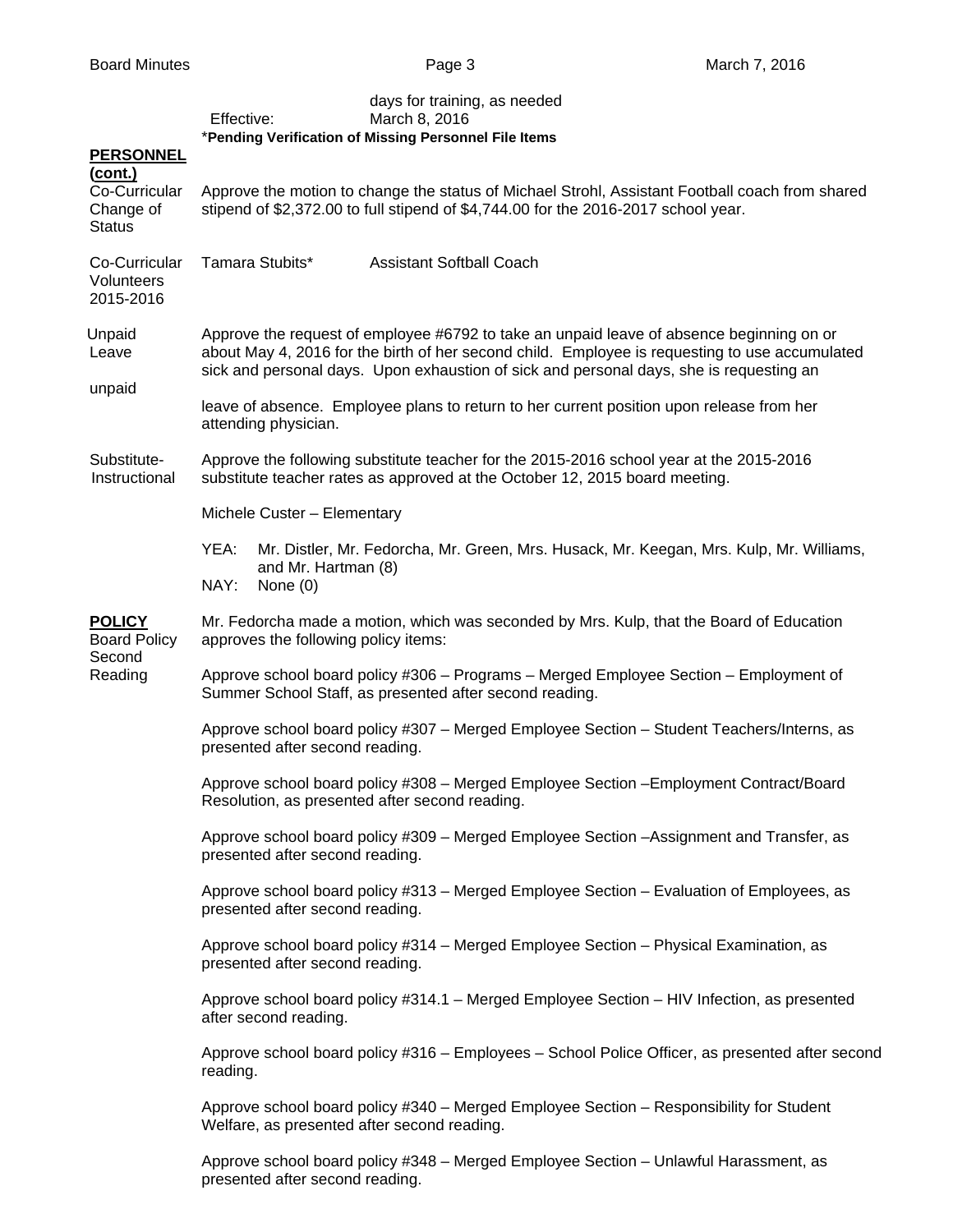Approve school board policy #351 – Merged Employee Section – Drug and Substance Abuse, as presented after second reading.

| <b>POLICY</b><br>(cont.)<br><b>Field Trip</b><br><b>Patriot Club</b>                                    | The High School Patriot Club is requesting permission to travel to Washington, D.C., May 20-21,<br>2016. The entire cost of the trip will be funded by the student members of the Patriot Club.                                                                                                                                                                                                                          |  |  |
|---------------------------------------------------------------------------------------------------------|--------------------------------------------------------------------------------------------------------------------------------------------------------------------------------------------------------------------------------------------------------------------------------------------------------------------------------------------------------------------------------------------------------------------------|--|--|
|                                                                                                         | YEA:<br>Mr. Distler, Mr. Fedorcha, Mr. Green, Mrs. Husack, Mr. Keegan, Mrs. Kulp, Mr. Williams,<br>and Mr. Hartman (8)<br>NAY:<br>None $(0)$                                                                                                                                                                                                                                                                             |  |  |
| <b>CONFER-</b><br><b>ENCES</b>                                                                          | Mr. Williams made a motion, which was seconded by Mr. Distler, that the Board of Education<br>approves the following conference:                                                                                                                                                                                                                                                                                         |  |  |
|                                                                                                         | Michele Dotta - Pupil Services: Mental Health Matters - April 14-15, 2016 - Lancaster, PA -<br>Registration - \$295.00; Lodging - \$140.00; Meals - \$20.00; Travel - \$79.00 - Total Approximate Cost:<br>\$534.00 - Funding: Special Education Director's Budget.                                                                                                                                                      |  |  |
|                                                                                                         | YEA:<br>Mr. Distler, Mr. Fedorcha, Mr. Green, Mrs. Husack, Mr. Keegan, Mrs. Kulp, Mr. Williams,<br>and Mr. Hartman (8)<br>NAY:<br>None $(0)$                                                                                                                                                                                                                                                                             |  |  |
| <b>CURRIC-</b><br><b>ULUM AND</b><br><b>INSTRUC-</b>                                                    | Mr. Fedorcha made a motion, which was seconded by Mr. Keegan, that the Board of Education<br>approves the following curriculum and instruction items:                                                                                                                                                                                                                                                                    |  |  |
| <b>TION</b><br><b>CLIU #21</b><br>Notice of<br>Adoption of<br>Policies,<br>Procedures &<br>Use of Funds | Approve to adopt the Carbon Lehigh Intermediate Unit's Notice of Adoption of Policies,<br>Procedures and Use of Funds by School District for submission with the 2016-2017 IDEA B,<br>Section 611 project application, as presented.                                                                                                                                                                                     |  |  |
| <b>CLIU Special</b><br>Education<br>Services<br>Agreement<br>2016-2017                                  | Approve to authorize the superintendent to execute an agreement between the Northern Lehigh<br>Lehigh School District and the Carbon Lehigh Intermediate Unit #21 to provide special education<br>services for the 2016-2017 school year.                                                                                                                                                                                |  |  |
| Pediatric<br>Therapeutic<br><b>Services</b><br>Agreement                                                | Authorize administration to enter into a three year agreement with Pediatric Therapeutic Services<br>to provide contracted speech and occupational therapists on an as needed basis at a cost of \$70.00<br>per hour for speech and \$68.00 per hour for occupational therapists for the 2016-2017 school year<br>and \$71.00 per hour for speech and \$69.00 per hour for occupational therapists for the 2017-<br>2018 |  |  |
| 2016-2019                                                                                               | and 2018-2019 school years.<br>YEA:<br>Mr. Distler, Mr. Fedorcha, Mr. Green, Mrs. Husack, Mr. Keegan, Mrs. Kulp, Mr. Williams,<br>and Mr. Hartman (8)<br>NAY:<br>None $(0)$                                                                                                                                                                                                                                              |  |  |
| <b>NEW</b><br><b>BUSINESS</b>                                                                           | Mrs. Donna Kulp made a motion, which was seconded by Mr. Distler that the Board of Education<br>approves the following new business item:                                                                                                                                                                                                                                                                                |  |  |
| School<br>Police Officer                                                                                | Approve the contract for the School Police Officer as presented from March 8, 2016 through<br>August 31, 2017.                                                                                                                                                                                                                                                                                                           |  |  |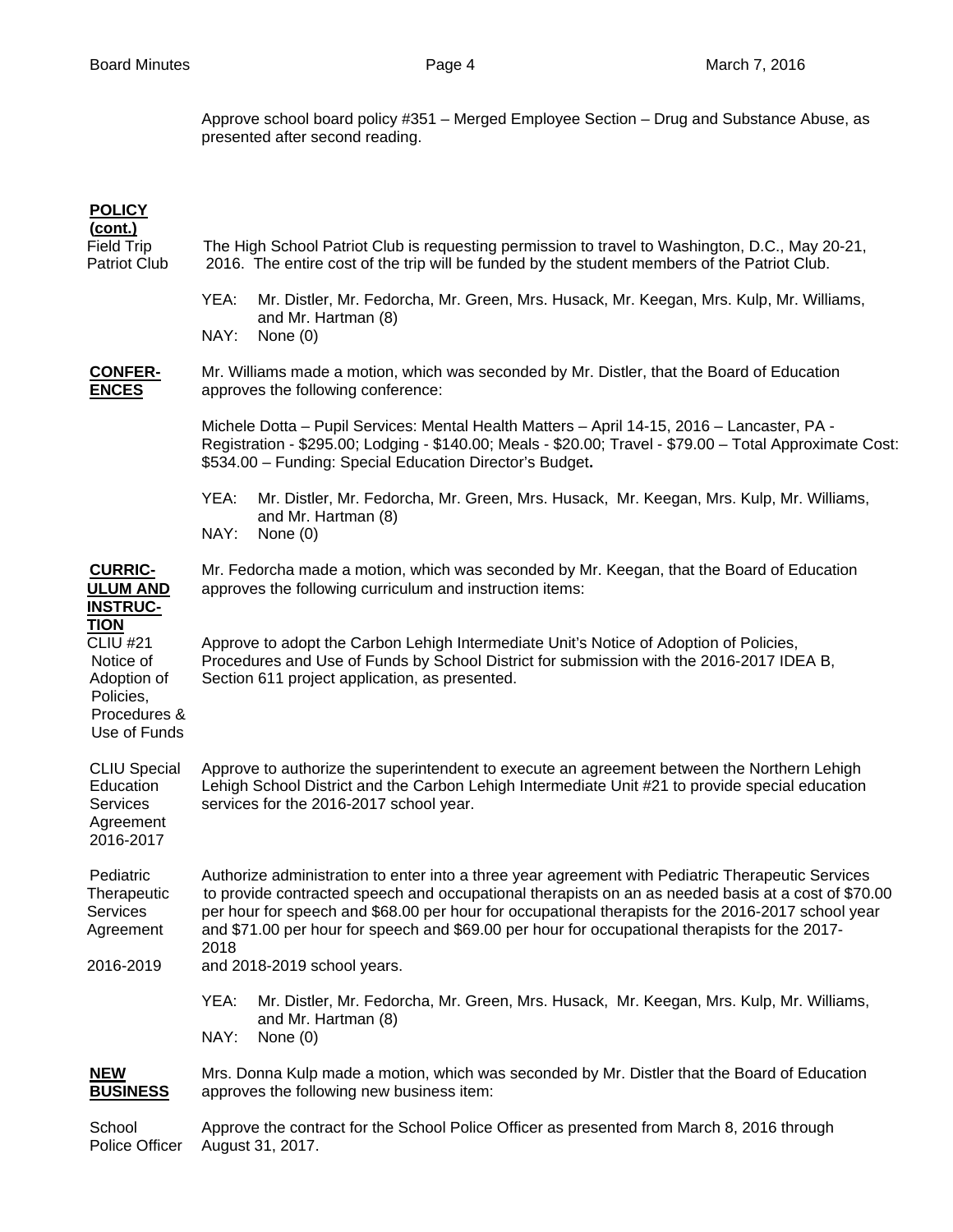YEA: Mr. Distler, Mr. Fedorcha, Mr. Green, Mrs. Husack, Mr. Keegan, Mrs. Kulp, Mr. Williams, and Mr. Hartman (8)

NAY: None (0)

Mr. Michaels introduced Mr. Frank Gnas who was in attendance.

| <b>NEW</b><br><b>BUSINESS</b>                                             |                                                                                                                                                                                                                                                                                                                                                                                                                                                                                           |  |  |  |
|---------------------------------------------------------------------------|-------------------------------------------------------------------------------------------------------------------------------------------------------------------------------------------------------------------------------------------------------------------------------------------------------------------------------------------------------------------------------------------------------------------------------------------------------------------------------------------|--|--|--|
| <u>(cont.)</u><br>Nominee for<br><b>CLIU Board</b><br>Represent-<br>ative | Mr. Fedorcha made a motion, which was seconded by Mr. Williams, that Mrs. Gale Husack<br>be the new CLIU Board Representative effective immediately.                                                                                                                                                                                                                                                                                                                                      |  |  |  |
|                                                                           | YEA:<br>Mr. Distler, Mr. Fedorcha, Mr. Green, Mrs. Husack, Mr. Keegan, Mrs. Kulp, Mr. Williams,<br>and Mr. Hartman (8)<br>NAY:<br>None $(0)$                                                                                                                                                                                                                                                                                                                                              |  |  |  |
| <b>VACANT</b><br><b>BOARD</b><br><b>MEMBER</b><br><b>SEAT</b>             | Mr. Hartman announced that three candidates applied for the vacancy on the board due to<br>the resignation of Natalie J. Green. One of the applicants called and withdrew her name. The<br>two applicants are Debra Bower from Walnutport, and Kristie Wilk from Slatington.                                                                                                                                                                                                              |  |  |  |
| <b>Nominations</b>                                                        | Mr. Hartman opened the floor for nominations.                                                                                                                                                                                                                                                                                                                                                                                                                                             |  |  |  |
| D.Bower                                                                   | Mrs. Kulp nominated Mrs. Debra Bower for the open board seat, which was seconded by Mr. Fedorcha.                                                                                                                                                                                                                                                                                                                                                                                         |  |  |  |
| Close<br>Nominations                                                      | Mr. Williams made a motion to close nominations, which was seconded by Mr. Fedorcha.                                                                                                                                                                                                                                                                                                                                                                                                      |  |  |  |
|                                                                           | YEA:<br>Mr. Distler, Mr. Fedorcha, Mr. Green, Mrs. Green, Mr. Keegan, Mrs. Kulp, Mr. Williams,<br>Mr. Hartman (8)                                                                                                                                                                                                                                                                                                                                                                         |  |  |  |
|                                                                           | NAY:<br>None $(0)$<br>Motion carried.                                                                                                                                                                                                                                                                                                                                                                                                                                                     |  |  |  |
| D. Bower                                                                  | By unanimous vote, appoint Mrs. Debra Bower for the open board seat.                                                                                                                                                                                                                                                                                                                                                                                                                      |  |  |  |
|                                                                           | Mr. Williams stated that we are lucky to have multiple candidates apply and even though it is a<br>tough decision, it is great to have intelligent community members involved. Mr. Hartman<br>congratulated Mrs. Bower.                                                                                                                                                                                                                                                                   |  |  |  |
|                                                                           | Mrs. Bower thanked the Board for choosing her and she stated that she has big shoes to fill as<br>Mrs. Natalie Green is a wonderful person and was a great board member.                                                                                                                                                                                                                                                                                                                  |  |  |  |
| <b>FINANCIAL</b>                                                          | Mr. Distler made a motion, which was seconded by Mrs. Kulp, that the Board of Education approves<br>the following financial items:                                                                                                                                                                                                                                                                                                                                                        |  |  |  |
| Financial<br>Reports                                                      | Approve the following financial reports:<br>General Fund Account month of February<br>NLMS Student Activities Account month of January<br>NLHS Student Activities and Scholarship Account month of January                                                                                                                                                                                                                                                                                |  |  |  |
| List of<br><b>Bills</b>                                                   | Approve the Following List of Bills:<br>General Fund months of February & March<br>Cafeteria Fund month of February & March<br>Refreshment Stand month of February                                                                                                                                                                                                                                                                                                                        |  |  |  |
| Close SE<br>Accounts<br>Transfer<br><b>Market Day</b><br>Funds to         | Approve the request of Slatington Elementary School to close the following accounts with zero<br>dollar balances due to no activity: SuperFresh, Dollar General, Target Funds, Assemblies -<br>Principal Fund, and McGraw Hill fund. In addition, due to the discontinuation of the Market Day<br>fundraiser, Slatington Elementary School requests to close the Market Day account. The<br>account balance is \$847.95 and the funds will be transferred to the Student Council account. |  |  |  |